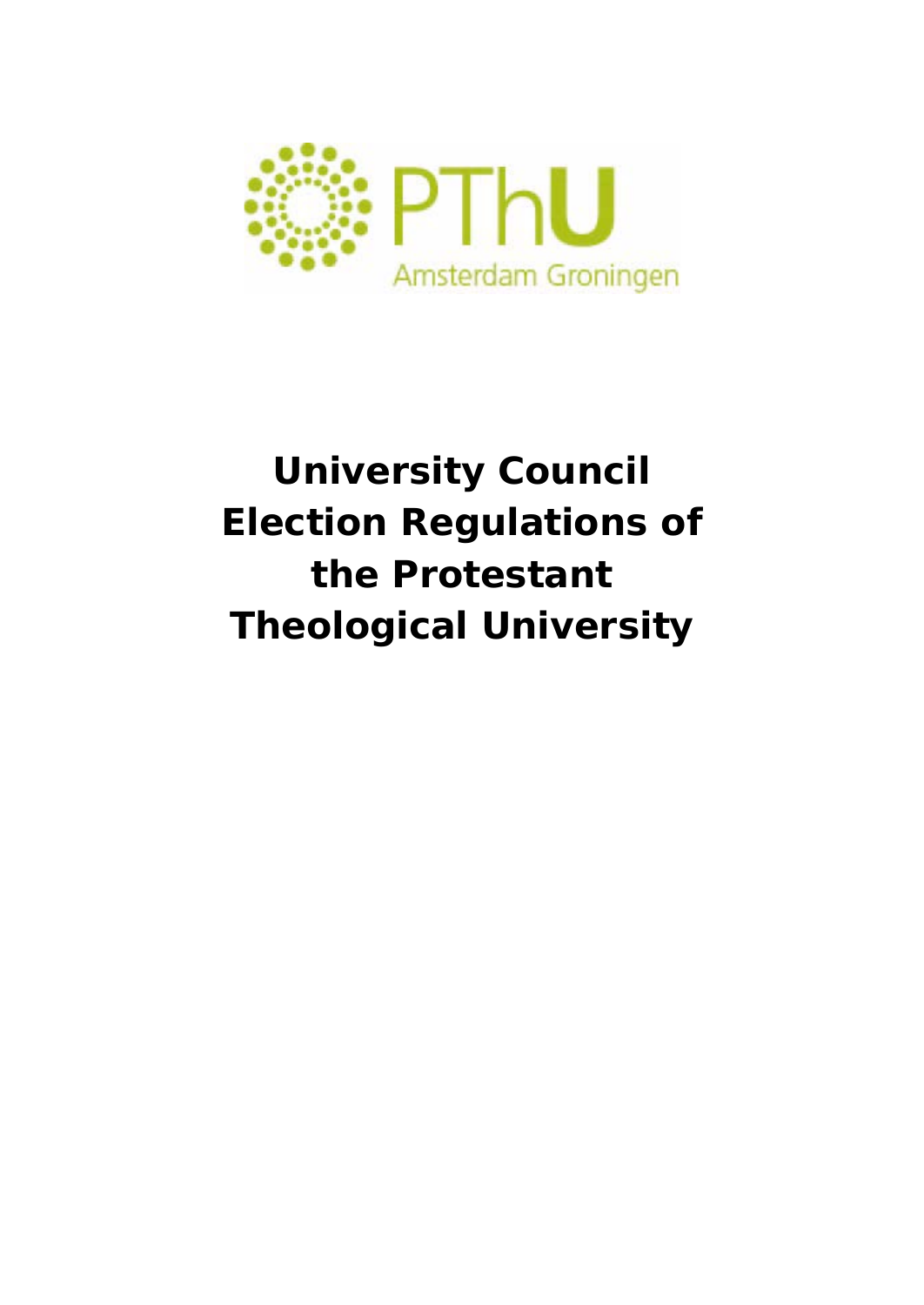

## **Article 1 Notions**

These regulations understand by:

- a. Law: the Act on higher education and academic research;
- b. staff: employees of the university; irrespective of the size of their employment contract;
- c. student:
- He/she who is registered at the university for the curriculum in preparation of one of the examinations taken in Amsterdam,
- Or he/she who is registered at the university for the curriculum in preparation of one of the examinations taken in Groningen.

He/she who is registered at the university for the curriculum in preparation of one of the examinations taken by the PThU, and who takes this as distance learner, is considered to be registered for the curriculum in preparation of one of the examinations in Amsterdam.

- d. regulations: the regulations for the university council of 28 April 2011;
- e. reference date: the date established annually by the polling station for the designation of eligible voters.

The other notions derive their meaning from the law or the regulations.

#### **Article 2 Composition**

- 1. The polling station has three members, among whom the president.
- 2. The members are appointed by the Executive Board for a given term, usually the term of session of the council for which the elections are held.
- 3. One members is appointed from the students of the university.

#### **Article 3 Task**

- 1. The polling station is responsible for the preparation and execution of the election.
- 2. The polling station may advise the Executive Board with respect to preparation and execution of the election of the members of the university council by request or of its own accord.

#### **Article 4 Support**

- 1. The polling station is assisted by the university office in the execution of its task.
- 2. The university office is charged with the production of the election register and the ballot forms, and the administrative duties that relate to establishing the election results.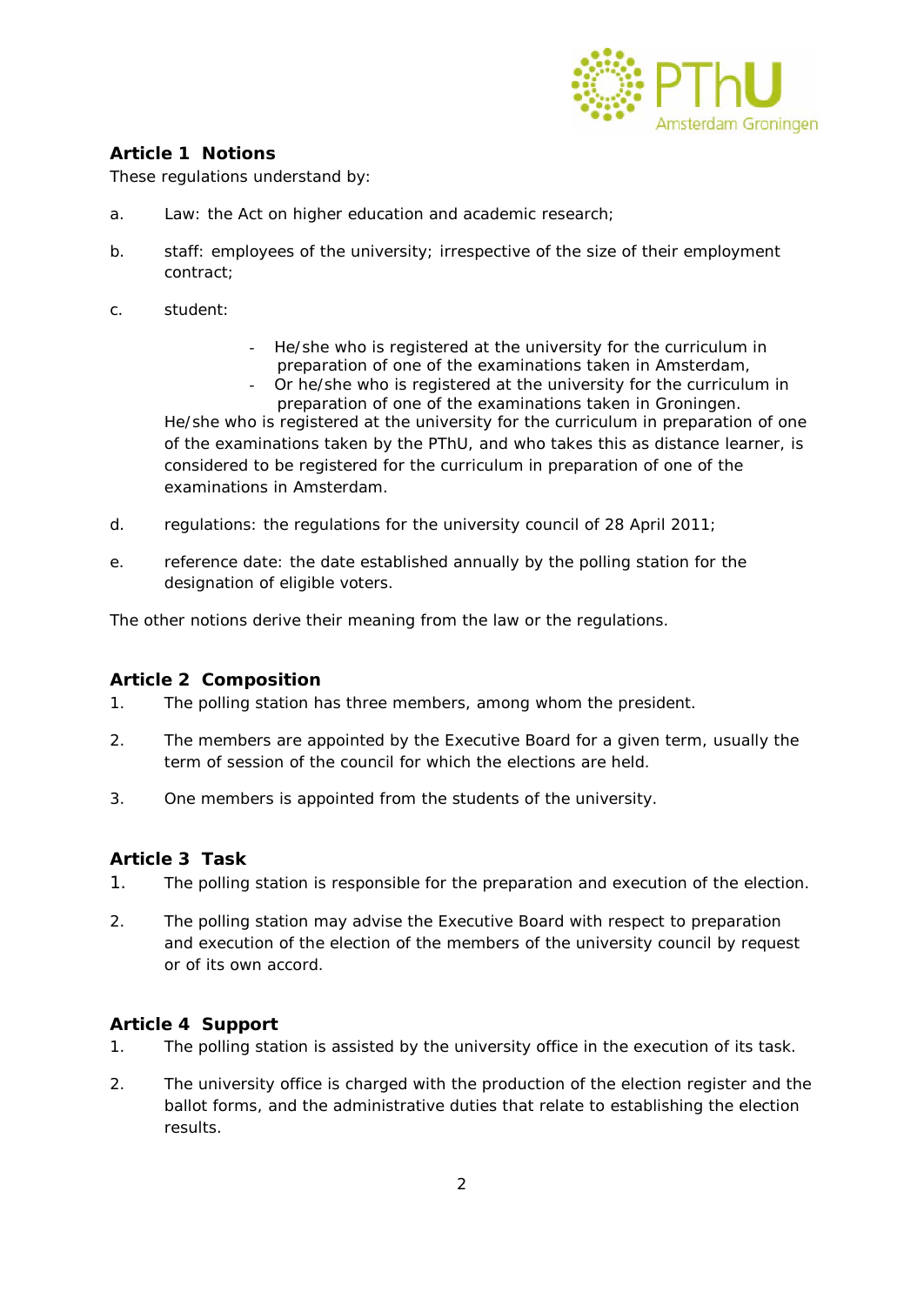

## **Article 5 Constituency staff**

For the election by and from the staff the following constituencies are discerned:

- a. the education and research constituency;
- b. the ancillary staff constituency.

#### **Article 6 Constituency students**

For the election by and from the students the following constituencies are discerned:

- a. The Amsterdam constituency, in so far as this concerns students as intended in Article 1 sub c, who are registered for a full-time curriculum, in preparation of one of the examinations in Amsterdam and in so far as this concerns students who are considered to be registered students according to Article 1 sub c for a curriculum in preparation of one of the examinations in Amsterdam;
- b. The Groningen constituency , in so far as this concerns students as intended in Article 1 sub c, who are registered for a full-time curriculum, in preparation of one of the examinations in Groningen and in so far as this concerns students who are considered to be registered students according to Article 1 sub c for a curriculum in preparation of one of the examinations in Groningen;
- c. The part-time constituency, in so far as this concerns students as intended in Article 1 sub c, who are registered for a part-time curriculum.

# **STAFF**

#### **Article 7 Seats staff**

The seats of the constituencies mentioned in Article 5, are divided as follows:

- a. three seats go to the education and research constituency;
- b. two seats go the ancillary staff constituency.
- c. for each constituency at least one standby candidate needs to be appointed.

#### **Article 8 Right to vote staff**

- 1. Each member of the university's staff has active and passive voting rights in the constituency in which the member of staff is employed.
- 2. In case of more than one employment position the application of this article sub 1 will exclusively take into consideration the most sizable position. In case of equal sizes the choice is up to the member of staff in question.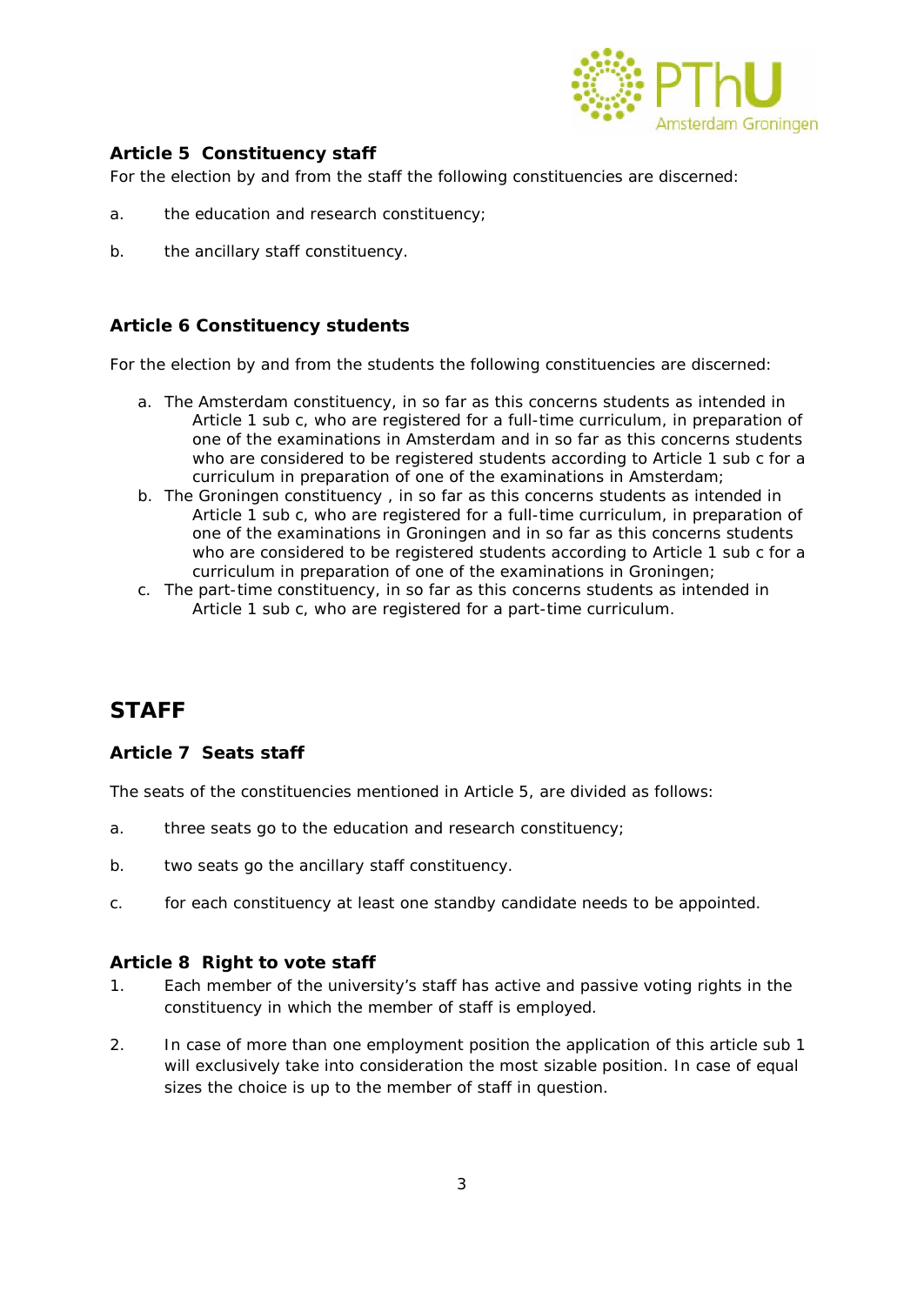

3. Passive voting rights are limited to members of staff who may be expected to be employed by the university for a period of at least two years following the date when the term of session begins.

## **Article 9 Electoral roll**

- 1. The polling station establishes the electoral roll before 1 April of the year in which the election is held.
- 2. The roll mentions with respect to each eligible voter by the reference date:
	- family name, initials, date of birth and employment address;
	- the constituency in which the person is employed.

## **Article 10 Inspection electoral roll**

Immediately following establishment of the electoral roll, the polling station will make it available in places to be determined and announced by the polling station for a period of at least five days.

## **Article 11 Changes electoral roll**

- 1. persons whose employment at the university has ended after the reference date are removed from the electoral roll.
- 2. The polling station in its official role or by request of an eligible voter makes such changes in the electoral roll as are necessary for the proper execution of these regulations. A request must be made to the polling station within five days after expiration of the term mentioned in Article 10.
- 3. If a request as intended in this Article sub 2 concerns one or more other eligible voters than the applicant, these voters will be heard. The polling station decides on the request in writing and sends a copy to the applicant and the other voters.

#### **Article 12 Term candidacy**

- 1. The dates for candidacies is established by the polling station.
- 2. At least two weeks in advance the polling station announces the dates and place of the candidacies.

#### **Article 13 Nominating candidates staff**

- 1. Staff-related organisations and members of staff may nominate candidates and standby candidates to the polling office.
- 2. For candidacy a form is used, whose format is established by the polling station. These forms are made available without charge.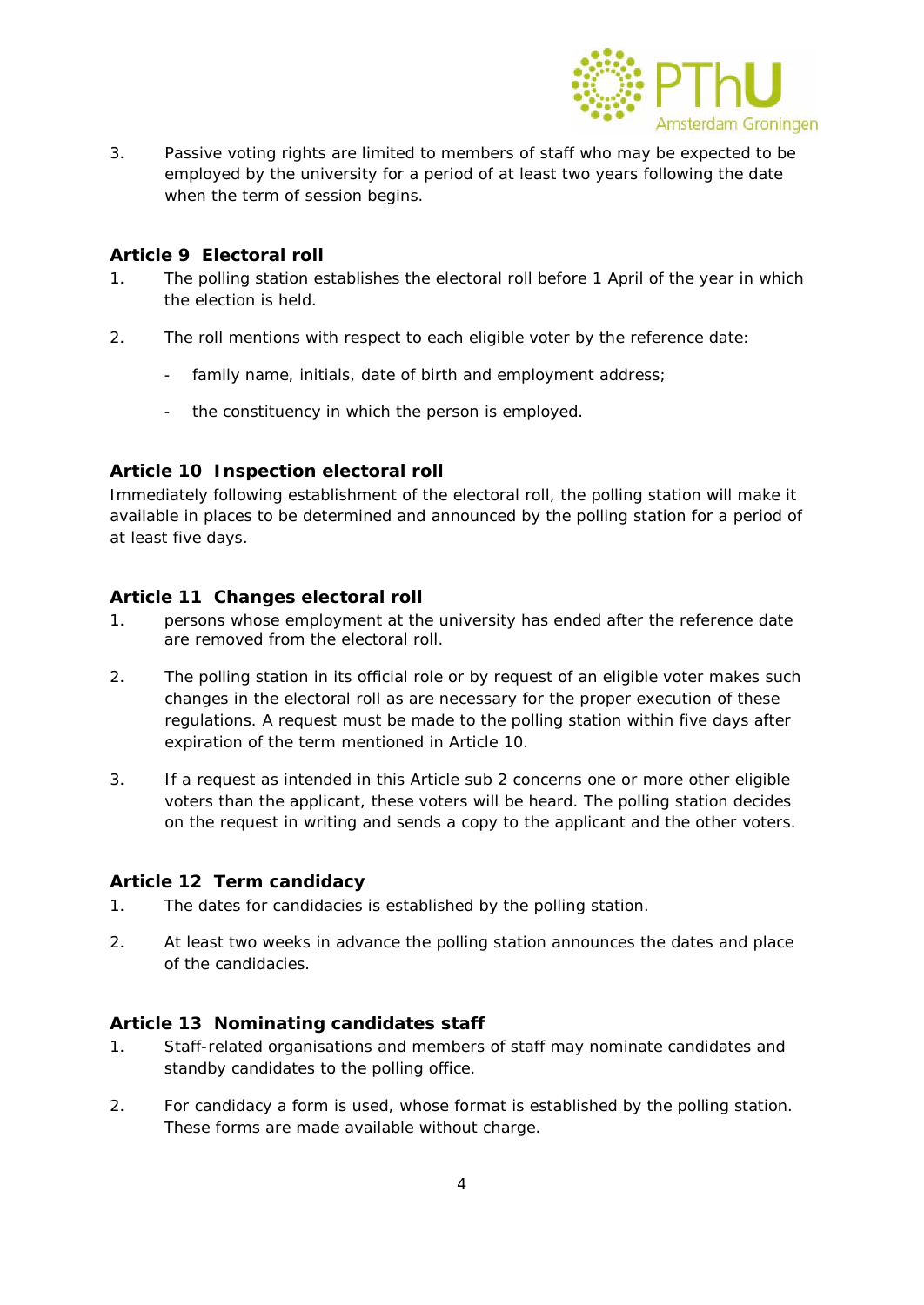

## **Article 14 Nominating candidates by staff**

- 1. The candidacy of an employee for one of the seats intended in Article 7 of these regulations, must be supported by at least five employees.
- 2. A nomination is submitted in writing and is signed by each of the employees mentioned sub 1.
- 3. If the employees mentioned sub 1 nominate several candidates, they may submit them under a joint name. The name may be derived from the name of the group to which the candidates should be considered to belong.

#### **Article 15 Acceptance**

1. A written statement is added to the nomination of a candidate and a standby candidate, in which they accept their nomination. This acceptance cannot be withdrawn.

#### **Article 16 Research lists staff**

- 1. The polling station checks if the candidates are in accordance with the requirements of these regulations. It grants the nominators the possibility to implement the necessary corrections.
- 2. The polling station decides on the validity of the candidates and standby candidates.

#### **Article 17 Publication lists staff**

- 1. The polling station makes its decision on the validity of the candidates available for inspection in the places intended in Article 10 of these regulations.
- 2. The polling station places the candidates and standby candidates on a joint list. The list is published without delay.

#### **Article 18 Election staff with single candidacy**

If the number of candidates matches the number of seats, the polling station declares the candidates elected. This is announced in the publication, as intended in Article 17 sub 2 of these regulations. At least one standby candidate should be appointed.

#### **Article 19 Type and period voting**

Voting takes place by sending in the ballot form in the return envelope or by sending a pdf digitalised ballot form through email within the period determined by the polling station.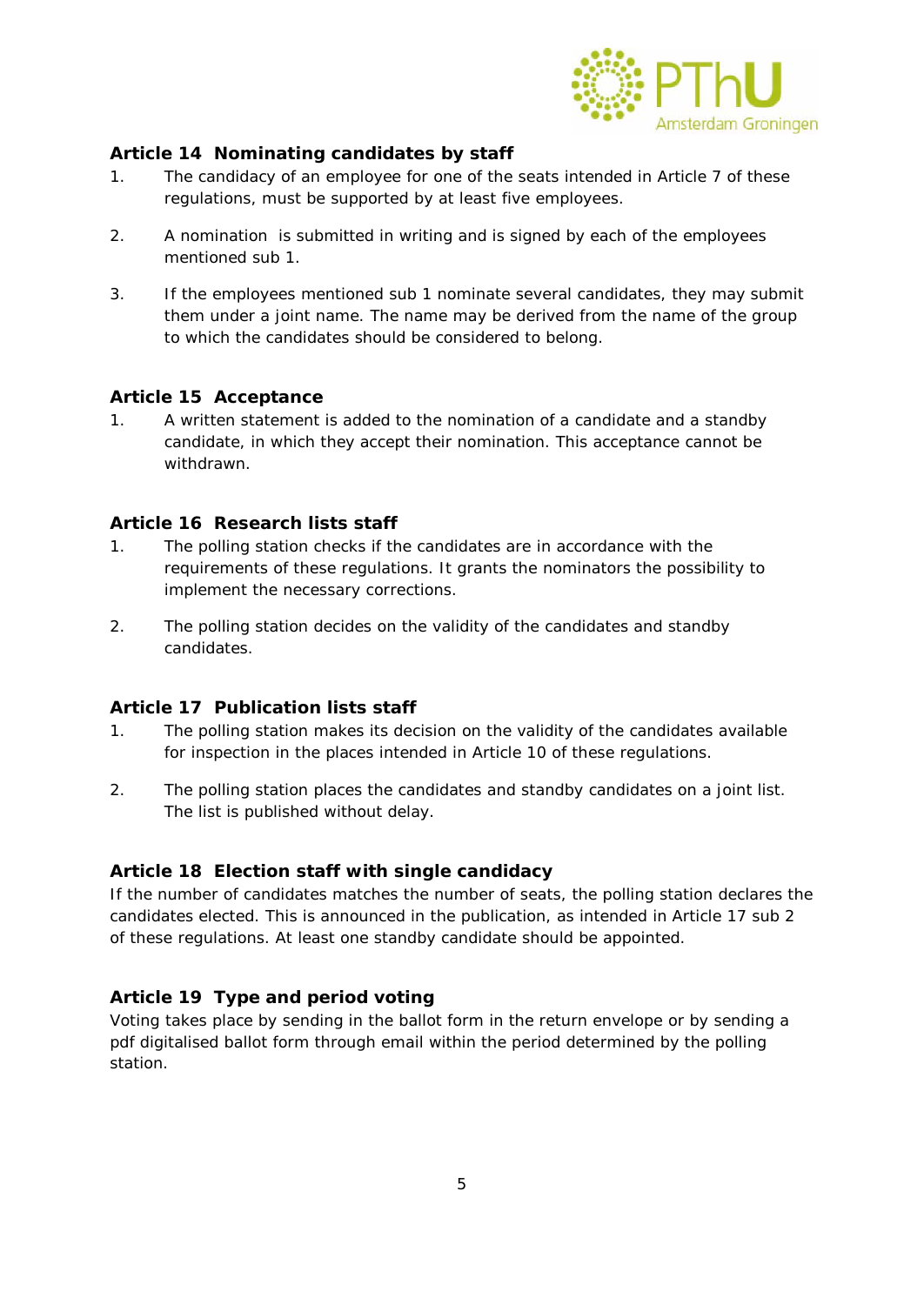

## **Article 20 Receiving ballot forms: staff**

- 1. At least ten days before the end of the period as intended in Article 19 of these regulations, the polling office sends each voter a ballot form, listing:
	- the seat that is being voted for;
	- the candidates and standby candidates fort his seat;
	- ballot squares before the names of the candidates;
	- the signature of the president of the polling station.
- 2. The voter receives a return envelope with the ballot form and an email address for casting a digital vote.

#### **Article 21 Duplicate**

The voter who declares not to have received or who has lost the ballot form(s) as intended in Article 20 of these regulations receives a copy of the ballot form(s) and return envelope(s) on request only once, after having provided sufficient proof of his identity. The ballot form(s) is/are labelled 'duplicate' and the duplication is mentioned on the electoral roll.

#### **Article 22 Casting votes**

- 1. A vote is cast by filling out one of the ballot squares on the ballot form, after which the ballot form is sent or delivered to the polling station in a closed envelope.
- 2. The return envelope must have been received on the last day of the voting period as intended in Article 19 of these regulations no later than 17.00 hours. Failure to comply with this results in not opening and disregarding the closed envelope by the polling station.

## **STUDENTS**

#### **Article 23 Seats students**

The seats of the constituencies mentioned in Article 5, are divided as follows:

- a. Two seats go to the Amsterdam constituency;
- b. Two seats go to the Groningen constituency;
- c. One seat goes to the part-time constituency.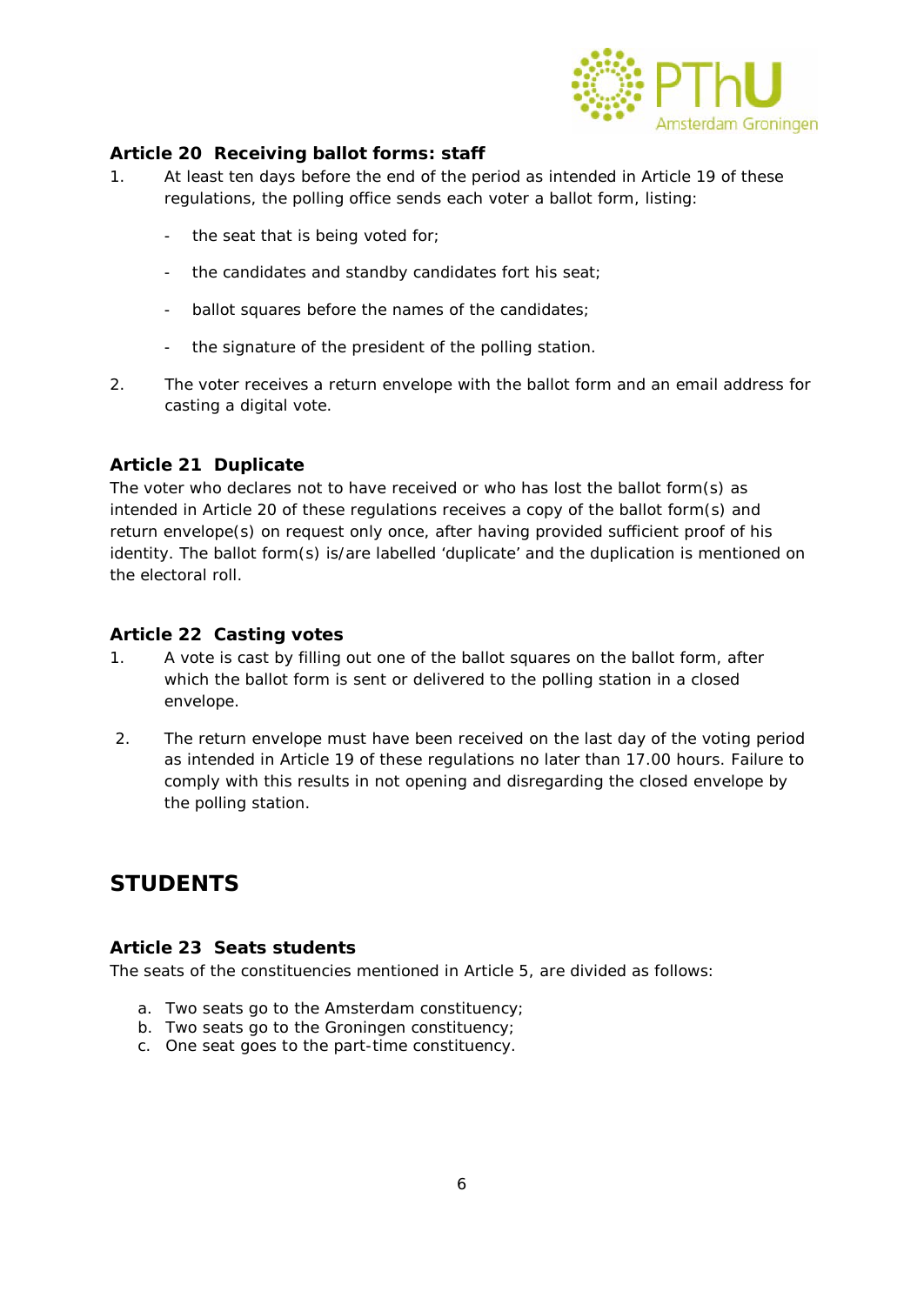

## **Article 24 Right to vote students**

Every student who has been registered at the university has active and passive voting rights in the constituency to which the student belongs.

## **Article 25 Electoral roll students**

- 1. The polling station establishes the electoral roll before 1 April of the year in which the election is held.
- 2. The roll mentions with respect to each eligible voter by the reference date the family name, initials, date of birth and address as listed in the central student administration;

## **Article 26 Inspection electoral roll**

Immediately following establishment of the electoral roll, the polling station will make it available in places to be determined and announced by the polling station for a period of at least five days.

## **Article 27 Changes electoral roll**

- 1. The polling station in its official role or by request of an eligible voter makes such changes in the electoral roll as are necessary for the proper execution of these regulations. A request must be made to the polling station within five days after expiration of the term mentioned in Article 10.
- 2. If a request as intended in this Article sub 1 concerns one or more other eligible voters than the applicant, these voters will be heard. The polling station decides on the request in writing and sends a copy to the applicant and the other voters.

#### **Article 28 Candidacy students**

Student organisations and students may nominate candidates. To this Articles 12, 13, 14 and 15 of these regulations apply, where 'employees' should be read as 'students'.

#### **Article 29 Research lists students**

- 1. The polling station checks if the candidates are in accordance with the requirements of these regulations. It grants the nominators the possibility to implement the necessary corrections.
- 2. The polling station decides on the validity of the candidates and standby candidates.

#### **Article 30 Publication lists students**

- 1. The polling station makes its decision on the validity of the candidates available for inspection in the places intended in Article 10 of these regulations.
- 2. The validated lists are published as soon as possible.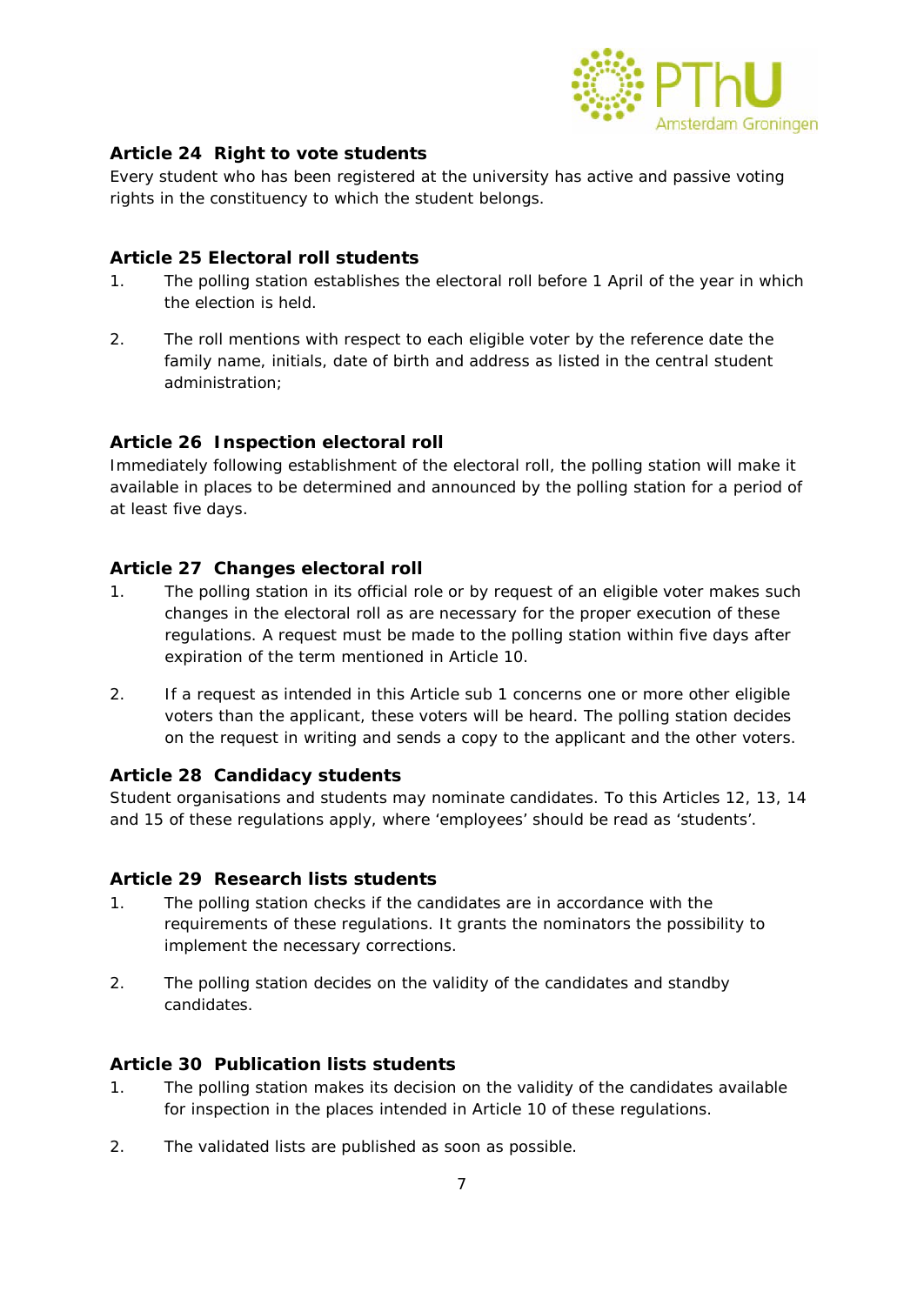

## **Article 31 Election students with single candidacy**

If the number of candidates matches the number of seats, the polling station declares the candidates elected. This is announced to staff and students as soon as possible. At least one standby candidate should be appointed.

## **Article 32 Type and period voting**

Voting takes place by sending in the ballot form in the return envelope or by sending a pdf digitalised ballot form through email within the period determined by the polling station.

## **Article 33 Receiving ballot forms: students**

- 1. At least ten days before the end of the period as intended in Article 32 of these regulations, the polling office sends each voter a ballot form, listing:
	- the lists of candidates as intended in Article 17 sub 2 of these regulations;
	- ballot squares before the names of the candidates;
	- the signature of the president of the polling station.
- 2. The voter receives a return envelope with the ballot form and an email address for casting a digital vote.

#### **Article 34 Duplicate**

The voter who declares not to have received or who has lost the ballot form(s) as intended in Article 33 of these regulations receives a copy of the ballot form(s) and return envelope(s) on request only once, after having provided sufficient proof of his identity. The ballot form(s) is/are labelled 'duplicate' and the duplication is mentioned on the electoral roll.

#### **Article 35 Casting votes**

- 1. A vote is cast by filling out one of the ballot squares on the ballot form, after which the ballot form is sent or delivered to the polling station in a closed envelope.
- 2. The return envelope must have been received on the last day of the voting period as intended in Article 32 of these regulations no later than 17.00 hours. Failure to comply with this results in not opening and disregarding the closed envelope by the polling station.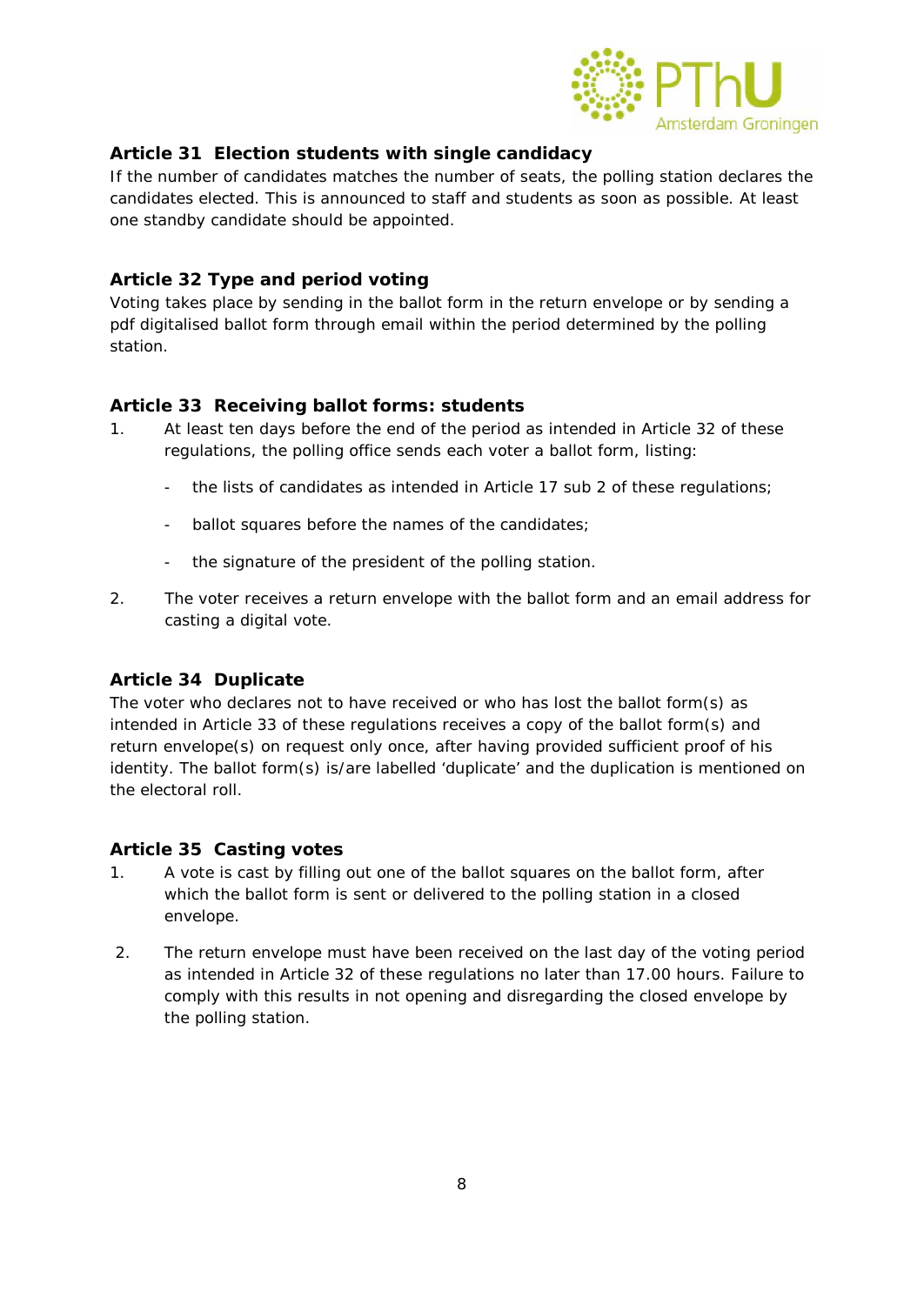

# **ELECTION RESULTS STAFF AND STUDENTS**

## **Article 36 Results session**

- 1. The polling station establishes the results of the election in a publicly accessible session within two days after expiration of the period as intended in Article 19 of these regulations.
- 2. The polling station announces the time of this session in writing at least one week in advance.

## **Article 37 Establishing valid votes**

- 1. The polling station establishes the number of valid votes for each list of candidates and each candidate.
- 2. Ballot forms are invalid if:
	- not certified by the polling station;
	- more than one ballot square has been filled out;
	- no ballot square has been filled out.

#### **Article 38 Allocation seats: staff and students**

- 1. The polling station determines the number of votes cast for each of the candidates
- 2. The candidate with the most votes is declared elected. Next the candidate with the next highest number of votes is declared elected, and so on until all available seats for this category have been allocated. If two candidates have equally obtained the highest number of votes, lots are drawn to decide who will first be eligible for a seat. If this is the case the candidacy for the standby candidate is cancelled.
- 3. In case a seat is released during the term of session, the standby candidate is appointed as successor. In case the seat is again released later on, the originally elected candidate is eligible for the seat in first instance, followed by the other candidates on the list, in the order of the list of candidates.

#### **Article 39 Establishing results**

The polling station establishes in their minutes how the results of the election have been established, sends a copy to the Executive Board and publishes an abstract on PThU's intranet.